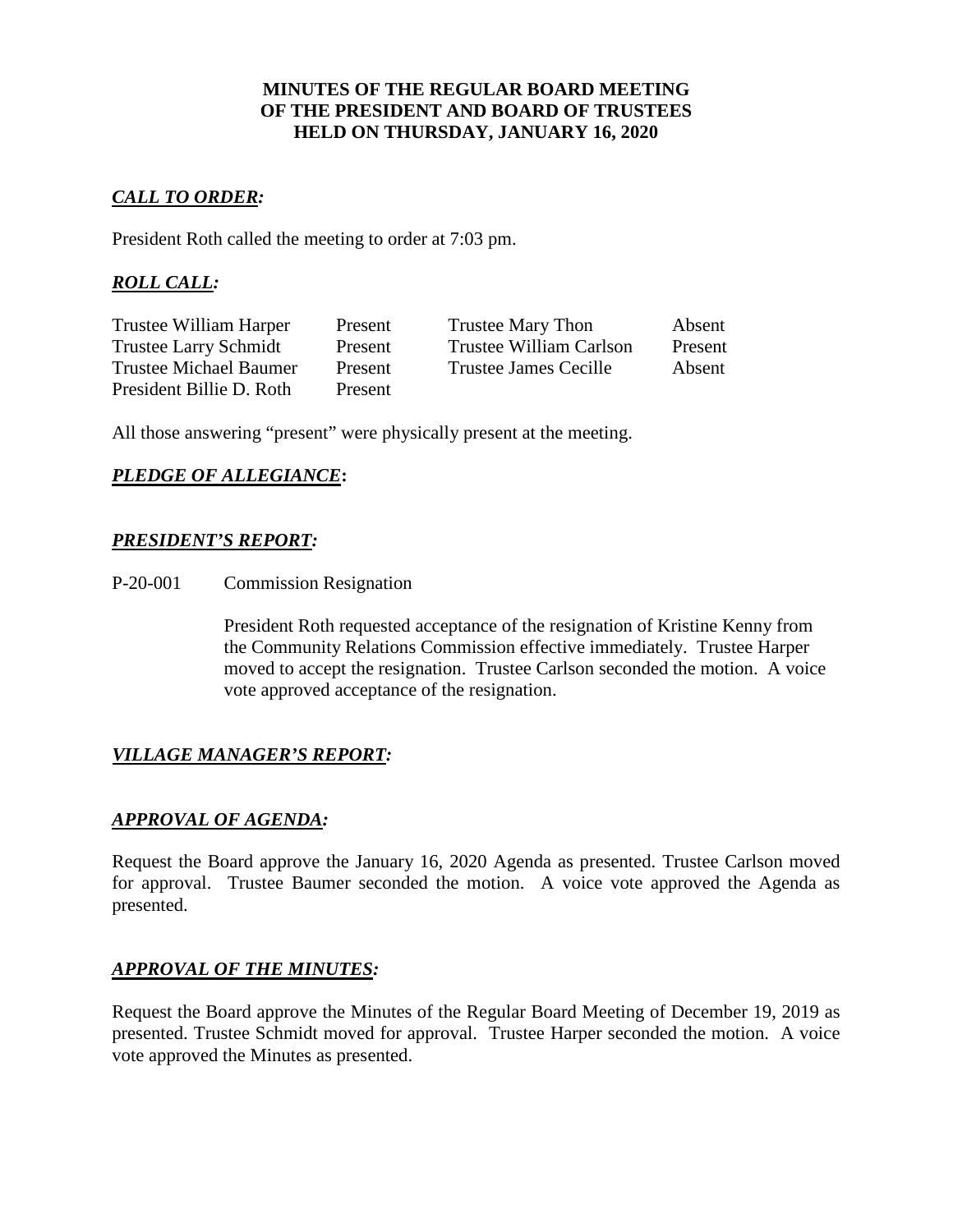# *COMMUNITY DEVELOPMENT – Trustee Carlson/Trustee Harper*

### A-20-001 Ordinance – Special Use Permit / May's Streamwood 2

Request the Board approve an Ordinance entitled "AN ORDINANCE GRANTING A SPECIAL USE PERMIT TO ALLOW FOR THE SALE OF PACKAGED ALCOHOLIC BEVERAGES FOR ON-PREMISE CONSUMPTION IN A C-3 HIGHWAY COMMERCIAL DISTRICT LOCATED AT 1010 S. BARRINGTON ROAD." This Ordinance approves a Special Use for the sale of alcohol in a restaurant.

Trustee Carlson presented the Ordinance for first reading and posting.

Assistant Community Development Director Jeff Harris stated the petitioner is looking to open a second May's video gaming café in the Village at this address, which was formerly a Pizza Now location. The café will have a customer seating area, two single-user restrooms, a small food preparation/sink area and six video gaming terminals. This petition was submitted prior to the new special use standards adopted as of January 1, 2020, but would be in compliance with the new regulations. The center has sufficient parking for the use. The Planning and Zoning Board heard the petition and recommended favorably; staff concurs. Amanda Bailey-Golden, representing May's, was present for questions.

# *PUBLIC SAFETY - Trustee Harper/Trustee Carlson*

A-20-002 Resolution – Approval of Labor Agreement Amendment / Metropolitan Alliance of Police, Streamwood Police Non-Sworn, Chapter 567

> Request the Board approve a Resolution entitled "A RESOLUTION APPROVING A SIDE LETTER AGREEMENT TO A LABOR AGREEMENT WITH THE METROPOLITAN ALLIANCE OF POLICE, STREAMWOOD POLICE NON-SWORN, CHAPTER 567." This Resolution approves changes to drug testing requirements within a collective bargaining agreement to be consistent with recent changes in state law regarding controlled substances.

> Trustee Harper presented the Resolution and moved for approval. Trustee Schmidt seconded the motion. Attorney Adam Durkin stated that due to recent state changes legalizing recreational cannabis use, modifications are needed to the collective bargaining agreement regarding drug testing. The parameters proposed match the state standards for DUI. This amendment was reviewed and approved by the bargaining unit membership. ROLL CALL:

| Trustee Harper  | Aye | Trustee Thon             | Absent |
|-----------------|-----|--------------------------|--------|
| Trustee Schmidt | Aye | <b>Trustee Carlson</b>   | Aye    |
| Trustee Baumer  | Aye | Trustee Cecille          | Absent |
| Motion carried. |     | <b>RESOLUTION 2020-1</b> |        |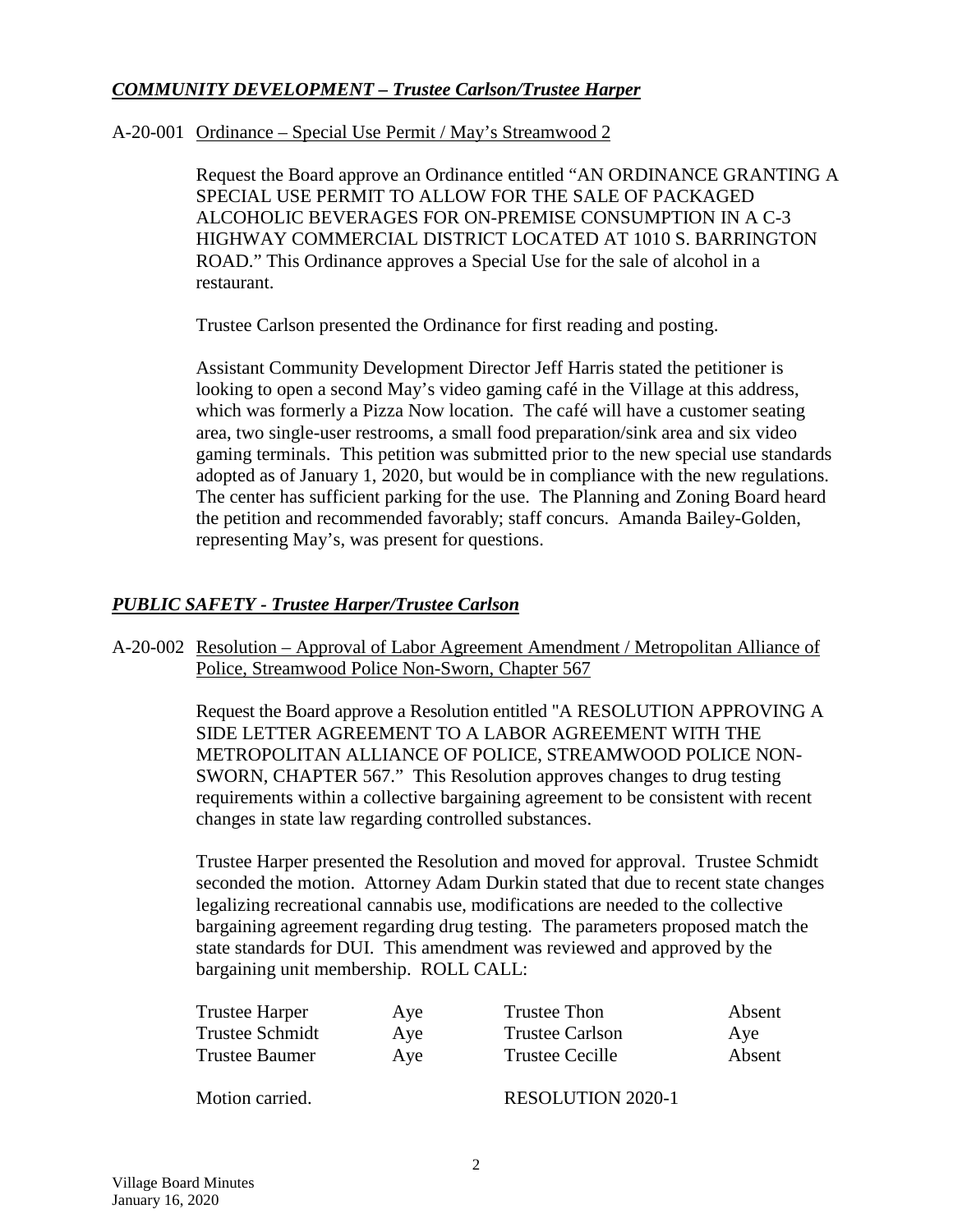#### A-20-003 Resolution – Approval of Labor Agreement Amendment / Metropolitan Alliance of Police, Streamwood Village Hall Civilians, Chapter 570

Request the Board approve a Resolution entitled "A RESOLUTION APPROVING A SIDE LETTER AGREEMENT TO A LABOR AGREEMENT WITH THE METROPOLITAN ALLIANCE OF POLICE, STREAMWOOD VILLAGE HALL CIVILIANS, CHAPTER 570." This Resolution approves changes to drug testing requirements within a collective bargaining agreement to be consistent with recent changes in state law regarding controlled substances.

Trustee Harper presented the Resolution and moved for approval. Trustee Carlson seconded the motion. Attorney Adam Durkin stated that due to recent state changes legalizing recreational cannabis use, modifications are needed to the collective bargaining agreement regarding drug testing. The parameters proposed match the state standards for DUI. This amendment was reviewed and approved by the bargaining unit membership. ROLL CALL:

| Trustee Schmidt       | Aye | <b>Trustee Carlson</b>   | Ave    |
|-----------------------|-----|--------------------------|--------|
| <b>Trustee Baumer</b> | Aye | <b>Trustee Cecille</b>   | Absent |
| <b>Trustee Harper</b> | Aye | Trustee Thon             | Absent |
| Motion carried.       |     | <b>RESOLUTION 2020-2</b> |        |

# *PUBLIC WORKS - Trustee Baumer/Trustee Schmidt*

### A-20-004 Resolution – Intergovernmental Agreement / Village of Bartlett / Emergency Water Interconnect

Request the Board approve a Resolution entitled "A RESOLUTION APPROVING AND AUTHORIZING THE VILLAGE PRESIDENT TO EXECUTE ON BEHALF OF THE VILLAGE OF STREAMWOOD AND THE VILLAGE CLERK TO ATTEST TO AN INTERGOVERNMENTAL AGREEMENT WITH THE VILLAGE OF BARTLETT FOR THE SETTING AND SHARING OF COSTS FOR THE USE OF THE EMERGENCY WATER INTERCONNECT." This Resolution approves an agreement with the Village of Bartlett to establish costs and maintenance for emergency water interconnect between the two communities.

Trustee Baumer presented the Resolution and moved for approval. Trustee Carlson seconded the motion. Public Works Director Matt Mann stated Streamwood and Bartlett had entered into an agreement for emergency water sharing. Bartlett recently switched their water supplier to the DuPage Water Commission which is also Lake Michigan water. This agreement details how the two villages will share the costs for maintenance and use of the emergency interconnection, as well as costs for any water used during an emergency. JAWA has also reviewed and consented to the agreement. Trustee Harper asked about the 20% over unit price cost. Mr. Mann stated that would cover the personnel costs for use of the interconnect on an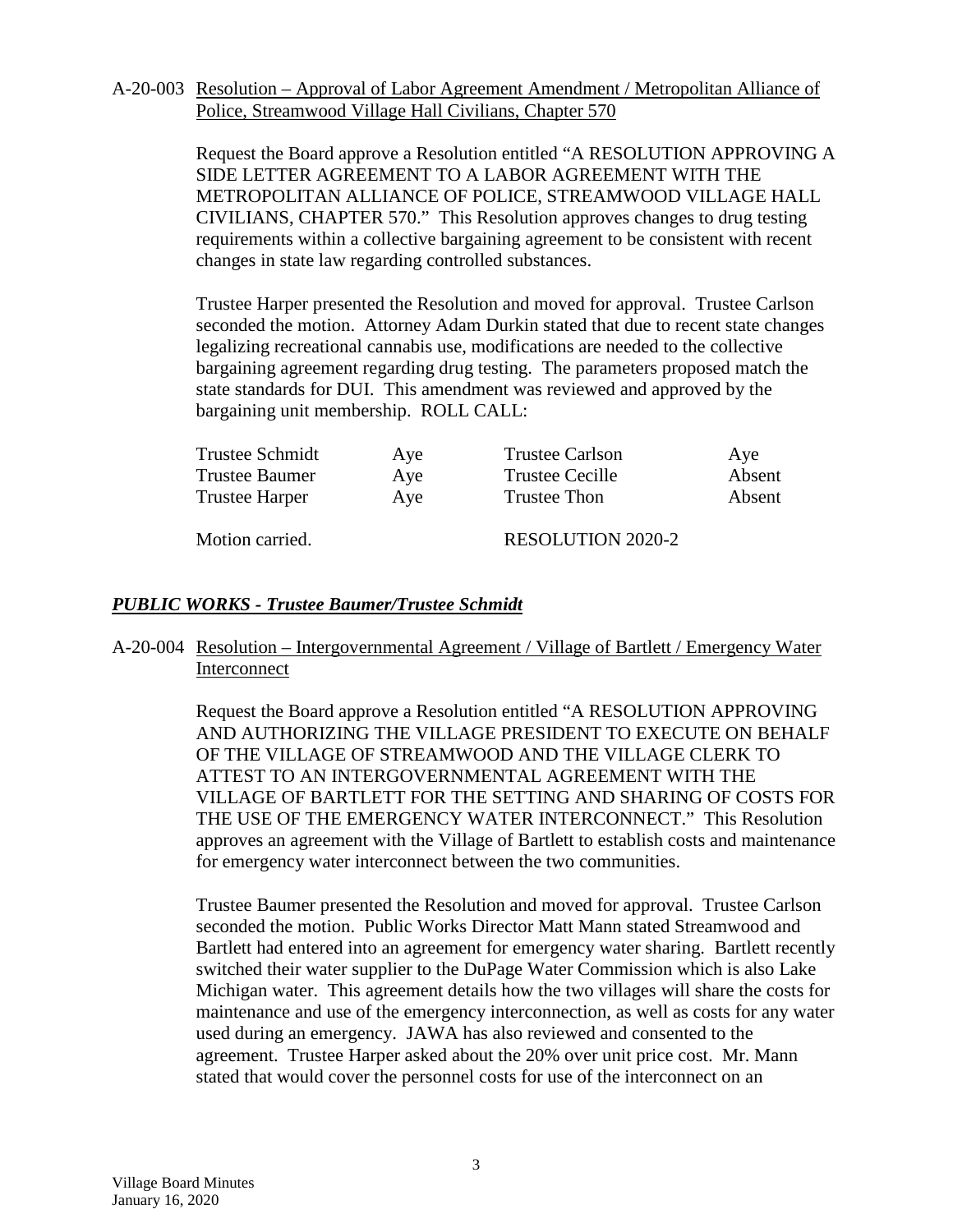emergency basis which is likely to be outside of regular business hours. Trustee Baumer asked how often the interconnection is tested; Mr. Mann stated it is tested annually. ROLL CALL:

| <b>Trustee Carlson</b> | Aye    | <b>Trustee Baumer</b>    | Aye |
|------------------------|--------|--------------------------|-----|
| Trustee Cecille        | Absent | <b>Trustee Harper</b>    | Aye |
| Trustee Thon           | Absent | <b>Trustee Schmidt</b>   | Aye |
| Motion carried.        |        | <b>RESOLUTION 2020-3</b> |     |

# *COMMUNITY AFFAIRS - Trustee Thon/Trustee Cecille*

### A-20-005 Ordinance – Code Amendment / Municipal Cannabis Retailer's Occupation Tax

Request the Board approve an Ordinance entitled "AN ORDINANCE AMENDING CHAPTER 3 ENTITLED "MUNICIPAL OCCUPATION TAXES" OF TITLE 3 ENTITLED "BUSINESS AND LICENSE REGULATIONS" OF THE VILLAGE CODE OF ORDINANCES OF THE VILLAGE OF STREAMWOOD, COOK COUNTY, ILLINIOS BY ADDING THERETO SECTION 3-3-8 ENTITLED "MUNICIPAL CANNABIS RETAILER'S OCCUPATION TAX." This Ordinance authorizes the imposition and collection of taxes associated with the sale of recreational cannabis and related products consistent with recent changes to state law.

Trustee Baumer presented the Ordinance for first reading and posting.

Finance Director Josh Peacock stated the Village is imposing a 3% tax on the sale of recreational cannabis. This tax will be collected by the IL Department of Revenue. As the Village does not have any dispensary operating to date, this establishes the tax for future businesses.

#### A-20-006 Ordinance – Personnel Policy

Request the Board approve an Ordinance entitled "AN ORDINANCE AMENDING TITLE 1, CHAPTER 11 OF THE VILLAGE CODE OF STREAMWOOD AMENDING THE PERSONNEL POLICY MANUAL." This Ordinance makes changes to the Village's Personnel Policy to ensure consistency with recent state statute changes regarding testing for controlled substances and unpaid leave.

Trustee Baumer presented the Ordinance for first reading and posting.

Attorney Adam Durkin stated that due to recent state changes legalizing recreational cannabis use, modifications are needed to the non-union employee personnel policy manual regarding drug testing. The parameters proposed match the state standards for DUI. Also, the state has broadened protection under the Victim's Economic Security and Safety Act (VESSA) to include "victims of gender" in additional to domestic or sexual violence. Changes will be made to Section II, Article 11.2 to add this language.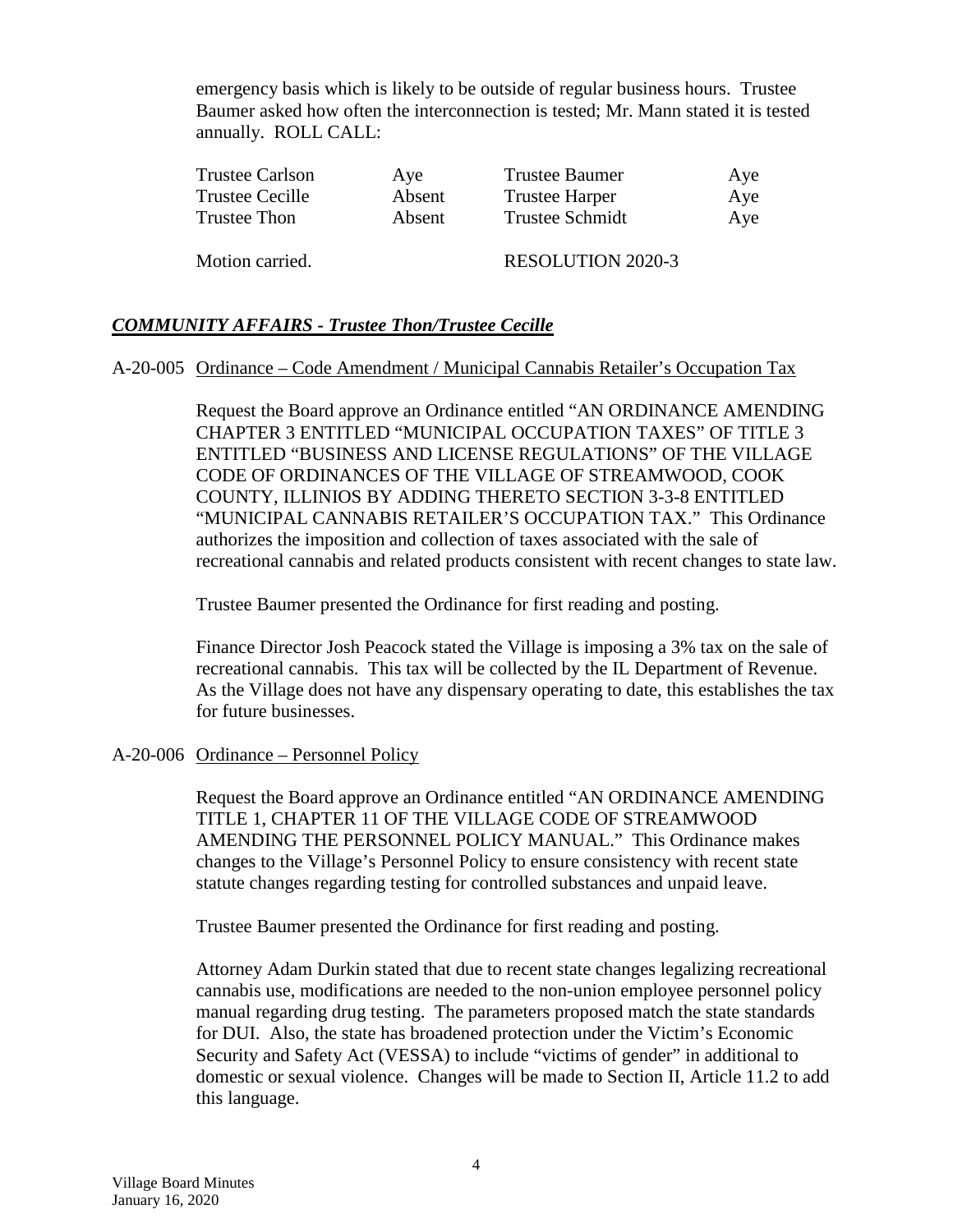# *LEGISLATIVE – Trustee Cecille/Trustee Thon*

#### A-20-007 Ordinance – Code Amendment / Purchase, Sale and Possession of Tobacco and Tobacco Products

Request the Board approve an Ordinance entitled "AN ORDINANCE AMENDING TITLE 3, CHAPTER 7, ARTICLE 2, SECTION 3-7-2-3 AND SECTION 3-7-2-4 AND TITLE 4, CHAPTER 5, SECTION 4-5-3(A)(2) AND SECTION 4-5-8 RELATED TO THE PURCHASE, SALE AND POSSESSION OF TOBACCO AND TOBACCO PRODUCTS OF THE VILLAGE CODE OF ORDINANCES OF THE VILLAGE OF STREAMWOOD, COOK COUNTY, ILLINOIS." This Ordinance makes changes to the Village Code to ensure consistency with recent changes to state and federal law regarding the sale, purchase, and possession of tobacco products.

Trustee Schmidt presented the Ordnance for first reading and posting.

Attorney Adam Durkin stated the state recently amended the law regarding the sale and possession of tobacco and tobacco related products. The new law makes it illegal to sell or distribute to persons under age 21, and those under 21 may not purchase tobacco or related products. It is not a violation for persons age 18-21 to possess tobacco or related products. The new law also mandates specific signage regarding the sale of such products. Federal law now prohibits the sale of tobacco products, including vapes and e-cigarettes to persons under age 21. This Ordinance will amend select provisions of the Village Code to be consistent with the federal and state law changes.

# A-20-008 Ordinance – Code Amendment / Cannabis

Request the Board approve an Ordinance entitled "AN ORDINANCE AMENDING SECTION 4-3-28 ENTITLED "DRUGS AND DRUG PARAPHERNALIA" OF CHAPTER 3 ENTITLED "MISDEMEANORS" OF TITLE 4 ENTITLED "POLICE REGULATIONS" OF THE VILLAGE CODE OF ORDINANCES OF THE VILLAGE OF STREAMWOOD." This Ordinance makes changes to the Village Code to ensure consistency with recent state statute changes regarding the use and possession of cannabis and cannabis-related products.

Trustee Schmidt presented the Ordinance for first reading and posting.

Attorney Adam Durkin stated the Village Code needs to be amended for consistency with the new legislation allowing recreational cannabis. This Ordinance amends certain definitions, amounts allowed for possession, and restrictions on possession and use as well as cultivation of cannabis plants. Trustee Harper asked about possession in the public rights of way. Attorney Durkin stated someone could have cannabis in their possession, in a properly sealed container, but is not allowed to consume the product in public in any form.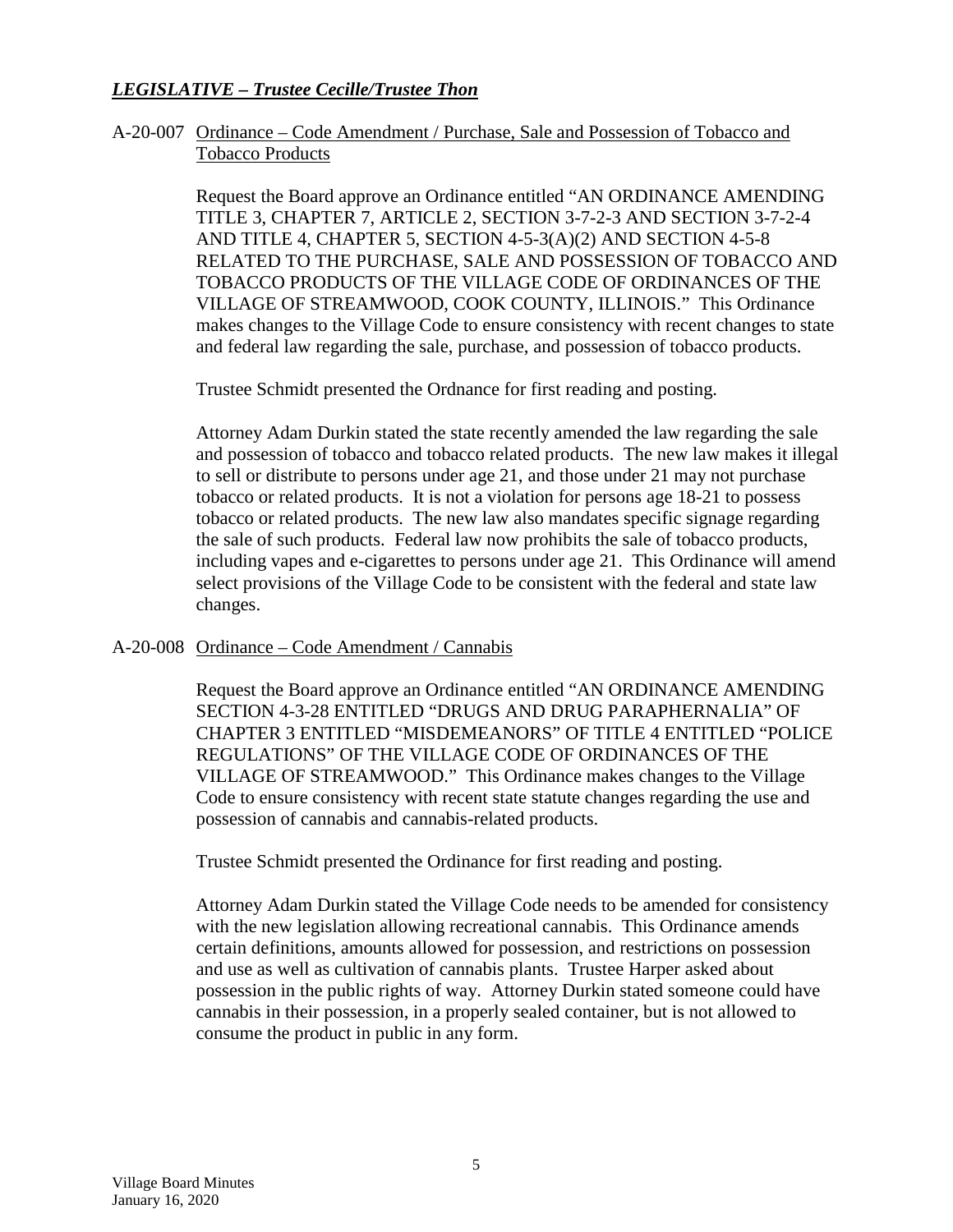# *FINANCE - Trustee Schmidt/Trustee Baumer*

#### A-20-009 Motion – Approval of Semi-Monthly Expenditures

Request the Board approve the semi-monthly expenditures in the amount of \$293,165.91 which represents the total of the schedule of bills dated January 2, 2020.

| General Fund                         | \$142,392.21        |
|--------------------------------------|---------------------|
| <b>Wetland Special Service Areas</b> | 1,294.16            |
| Capital Replacement Fund             | 22,179.91           |
| <b>Street Improvement Fund</b>       | 49,818.29           |
| <b>Equipment Replacement Fund</b>    | 13,458.20           |
| <b>Facilities Replacement Fund</b>   | 600.00              |
| Water and Sewer Fund                 | 51,605.06           |
| Golf Fund                            | 8,340.08            |
| <b>Firefighters Pension Fund</b>     | 3,478.00            |
|                                      |                     |
| Total                                | <u>\$293,165.91</u> |

Trustee Schmidt moved for approval of the semi-monthly expenditures as presented. Trustee Harper seconded the motion. ROLL CALL:

| <b>Trustee Baumer</b> | Aye | <b>Trustee Cecille</b> | Absent |
|-----------------------|-----|------------------------|--------|
| Trustee Harper        | Aye | Trustee Thon           | Absent |
| Trustee Schmidt       | Aye | <b>Trustee Carlson</b> | Aye    |

Motion carried.